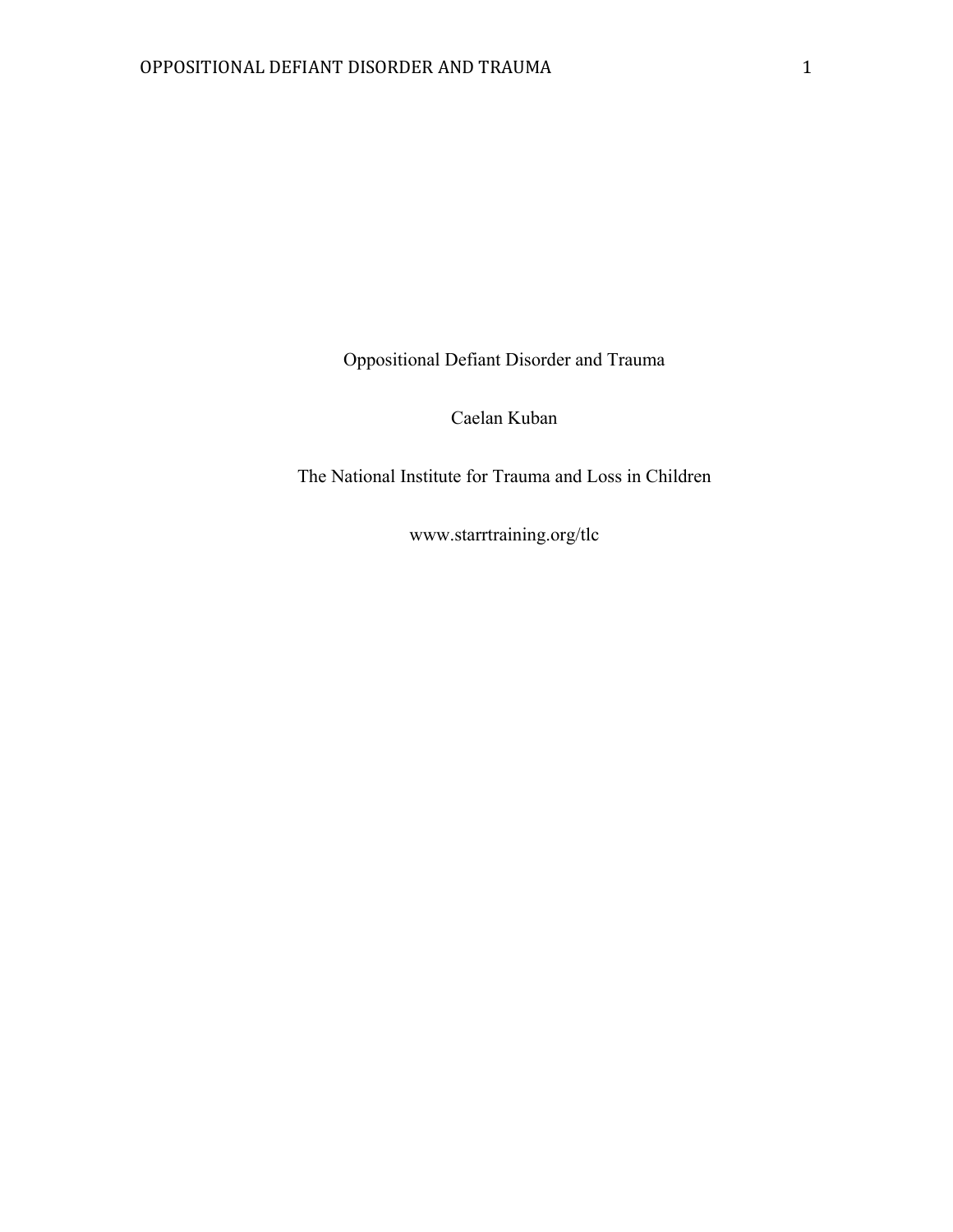The *Diagnostic and Statistical Manual of Mental Disorders (DSM-IV-TR)* (APA, 2000) defines oppositional defiant disorder (ODD) as a pattern of negative, hostile, and deviant behavior lasting for 6 months during which four or more of the following symptoms are present: often loses temper, often argues with adults, often defies or refuses to comply with rules, deliberately annoys people, blames other for his/her own mistakes, easily annoyed, angry or resentful and spiteful or vindictive. The *DSM-IV-TR* (APA, 2000) indicates that the behavior causes significant impairment in social, academic or occupational functioning. ODD is not given as a diagnosis if symptomatology occurs exclusively during a psychotic or mood disorder and criterion must only be considered if the behavior occurs more frequently than is typically present in individuals of similar chronological age or developmental level.

Symptoms of ODD are more common in interactions with adults or peers that the individual knows well. For this reason, many of the symptoms indicated may not be observed during a clinical evaluation. However, reports of behavior by others most often will include persistent stubbornness, resistance to directions, and not willing to be flexible or compromise. Individuals diagnosed with ODD do not think of themselves as oppositional or defiant and typically justify their behavior as a response to unreasonable demands or circumstances brought on by others (APA, 2000). In the past, children with ODD-like behaviors were called disobedient or aggressive but with recent media exposure including school violence such as in Jonesboro, Arkansas and Littleton, Colorado as well as incidents not covered by the media, but occur on a daily basis in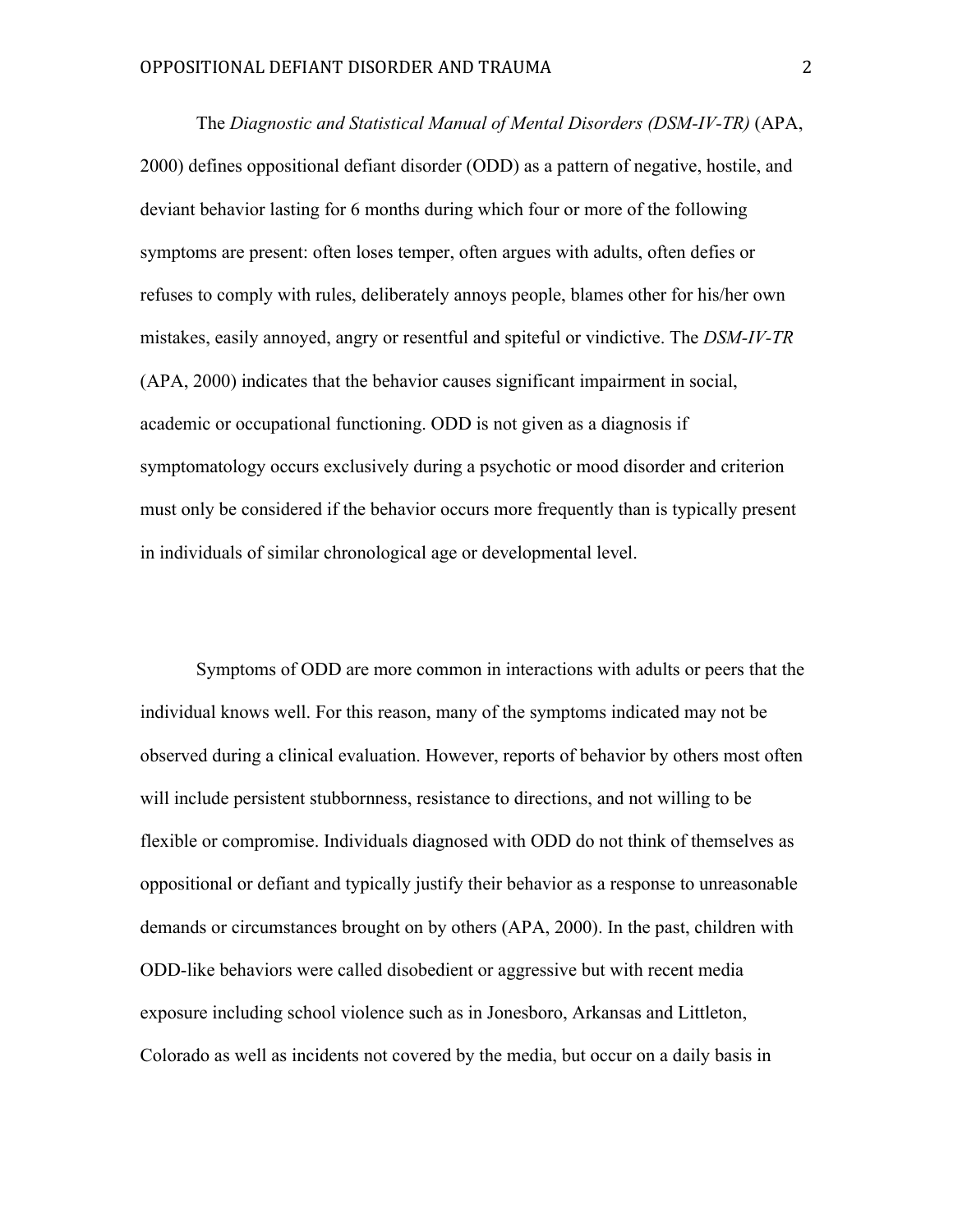schools across the country, ODD has become an acronym well-known to parents and professionals alike (Hall, Williams & Hall, 2000).

Rates of Oppositional Defiant Disorder from 2% to 25% have been reported among children in various studies (Hall, Williams, & Hall, 2000). ODD is more prevalent in males than in females before puberty. While symptoms are similar in males and females, males may have more confrontational behavior and more persistent symptoms than females. ODD is more common in families in which at least one parent has a history of a mood disorder, ODD, conduct disorder, attention deficit hyperactivity disorder, antisocial personality disorder or a substance-related disorder. ODD is also more common in families in which there is marital conflict (APA, 2000). Some pediatricians report that ODD-like symptoms and behaviors are just as common in their clinical practice as those consistent with ADHD and maladaptive aggression accounts for one of the most frequent referrals to child psychiatric clinics. (Ravenel, 2008; Robb, 2010).

There appears to be no single cause that overwhelmingly produces ODD, but rather ODD appears to involve the interaction of multiple factors. The etiology of ODD is proposed by some to have three components—biological, ineffective parenting strategies and stress (Snoek, Van Goozen et al, 2004; Hall, et al, 2000). The biological component, referenced by Hall et al, (2000) relates to children that are born with difficult temperaments. Difficult temperaments are often described as children that have short attention spans and explosive emotions (Hall et al, 2000), which often leads to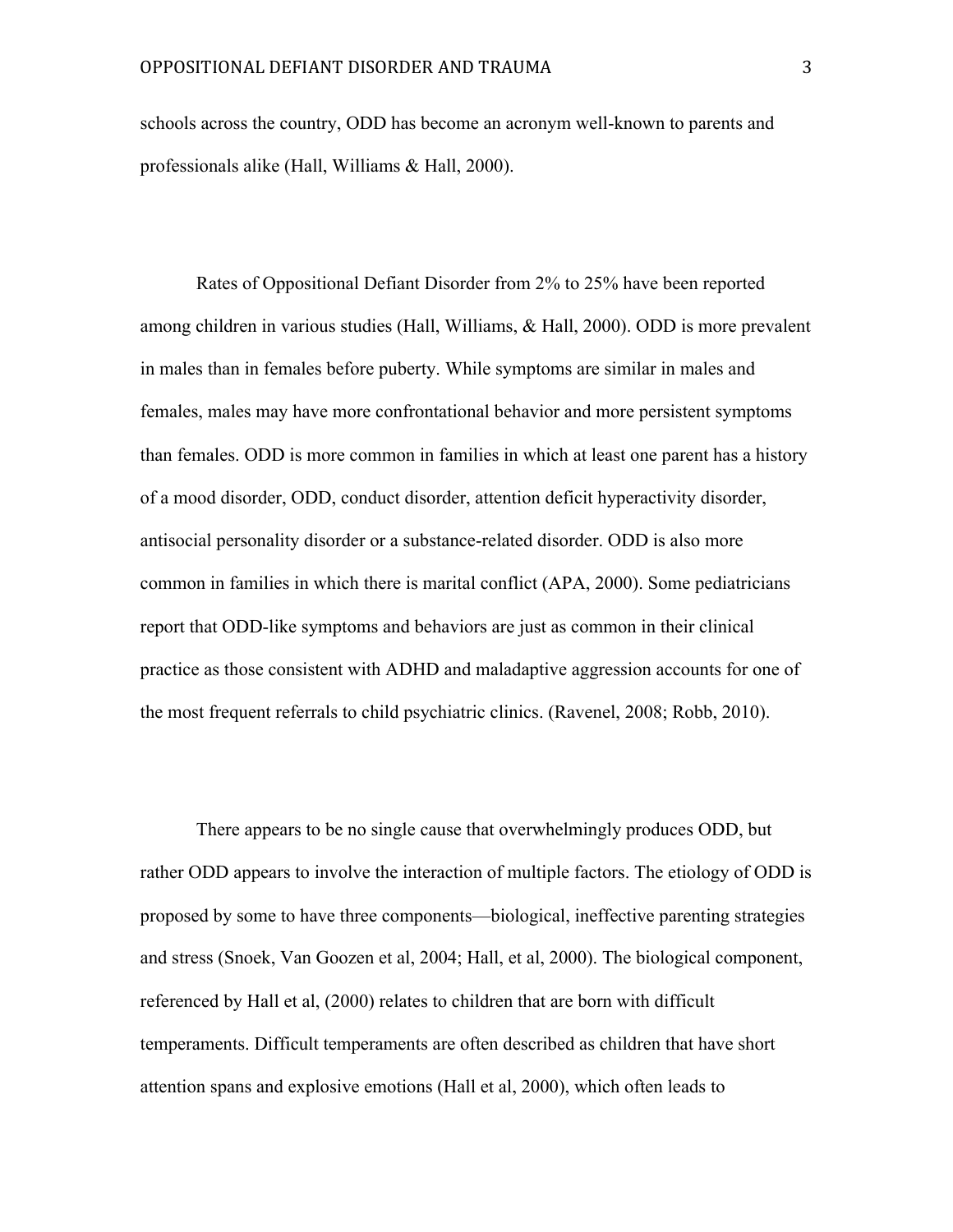inconsistent, harsh or abusive parenting strategies. The biological component associated with ODD may also be associated with abnormal amounts of neurotransmitters in the brain, which causes the malfunction of cellular communication between the chemicals (Snoek et al, 2004). Snoek et al (2004) point out that one influential biological theory of behavior in antisocial individuals in that they have low arousal levels and therefore are more likely to engage in fights to obtain rewards while others argue that low arousal represents an aversive physiological state and that these individuals with low arousal are motivated to seek out stimulation in order to raise their arousal levels to an optimal or normal level (Snoek et al, 2004). "Children with ODD have a biologically driven disorder. They did not choose to be born with this disorder. If they could crawl out of their temperament and grow a new one, they would" (Hall, Williams, & Hall, 2000, p. 225). Van Goozen, Matthys, Cohen-Kettenis, Buitelar and Van Engeland (2000) found that ODD children had lower cortisol levels when exposed to frustration and provocation than healthy children. These results suggest that a pattern of low cortisol reactivity during stress could be a specific characteristic of aggressive children with ODD and is not related to the actual aggressive behavior.

Hall et al (2000) points out that "stress makes it more likely that parents will be coercive, neglectful, or abusive to their children" (p. 220). These harsh parenting strategies often result in children that have difficulty with attachment and reading social cues. External stress factors such as poverty and single parenting or internal factors like parental depression, substance abuse and antisocial or aggressive behavior can leave a child traumatized. Exposure to trauma can lead to post traumatic stress disorder.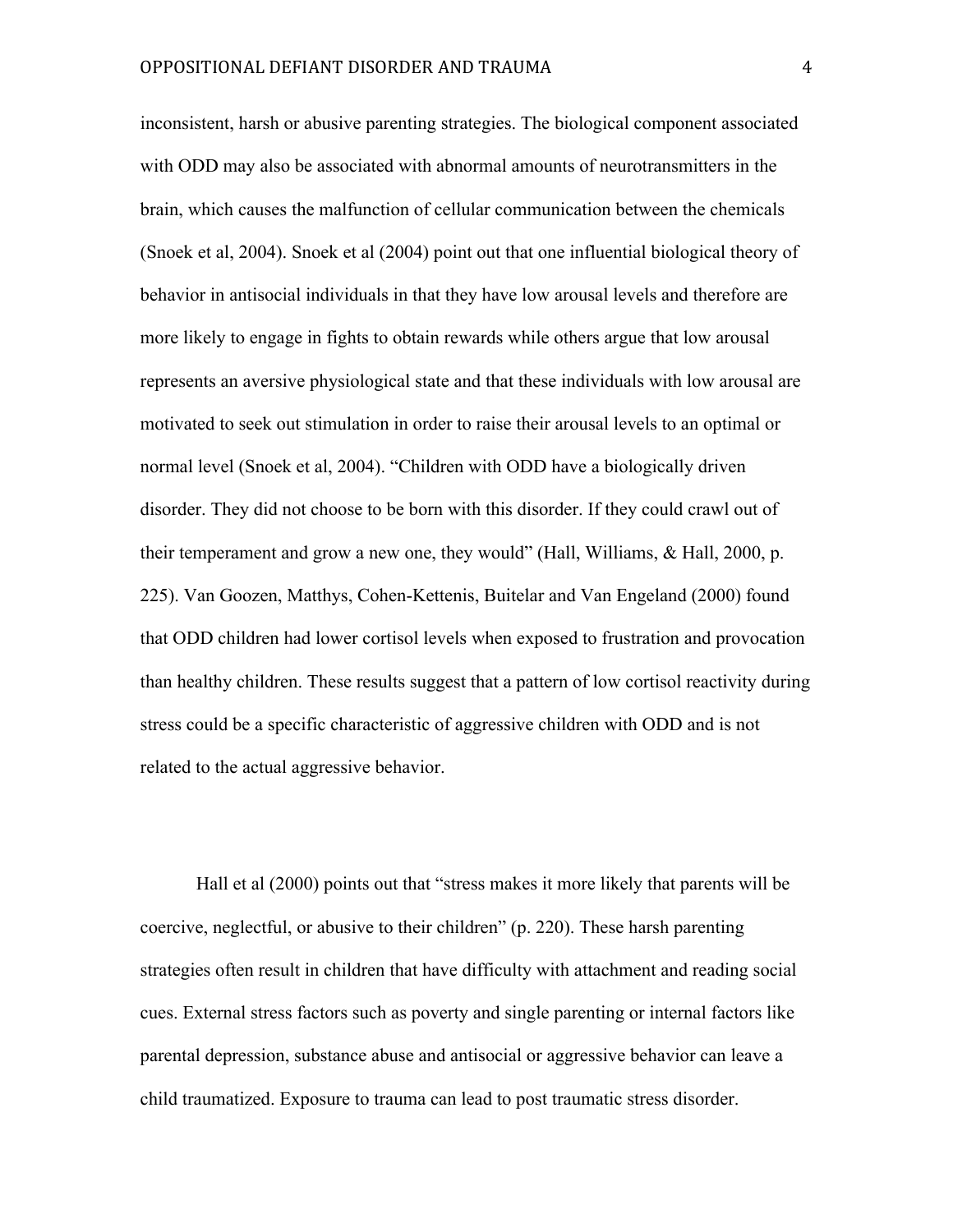It is becoming increasingly clear that trauma and ODD should be addressed simultaneously because of the similarities among the biology, stress and ineffective parenting strategy components that are present in both ODD and trauma. Additionally, many have investigated the impact of trauma on young children more broadly, and have found significantly higher levels of internalizing and externalizing symptoms among children who were exposed to psychological trauma and had also higher rates of ODD (Toddler, 2009). In 2009 van der Kolk and Pynoos proposed a new diagnosis for the *DSM V*, called Developmental Trauma Disorder (DTD) to reduce the complications related to no diagnosis and multiple diagnoses provided to children that have experienced a history of trauma, many times since birth. Van der Kolk and Pynoos (2009) point out that ODD overlaps with the DTD symptoms of temper loss, defiance, and being argumentative and easily annoyed. This is only one example of how trauma can present as another disorder, making it difficult for professionals to distinguish among them. There is currently no differential diagnosis for posttraumatic stress disorder.

Brain growth and development including the nervous system and endocrine system along with psychosocial development including personality formation, social conduct and the capacity to form relationships are adversely impacted by trauma. Children with a history of trauma experience have greater oppositional defiant behaviors than children without exposure to trauma (Henry, Sloane & Black-Pond, 2007). This is most likely the result of the negative physiological impact that trauma has on core regulatory systems, compromising a child's ability to regulate and process sensory inputs.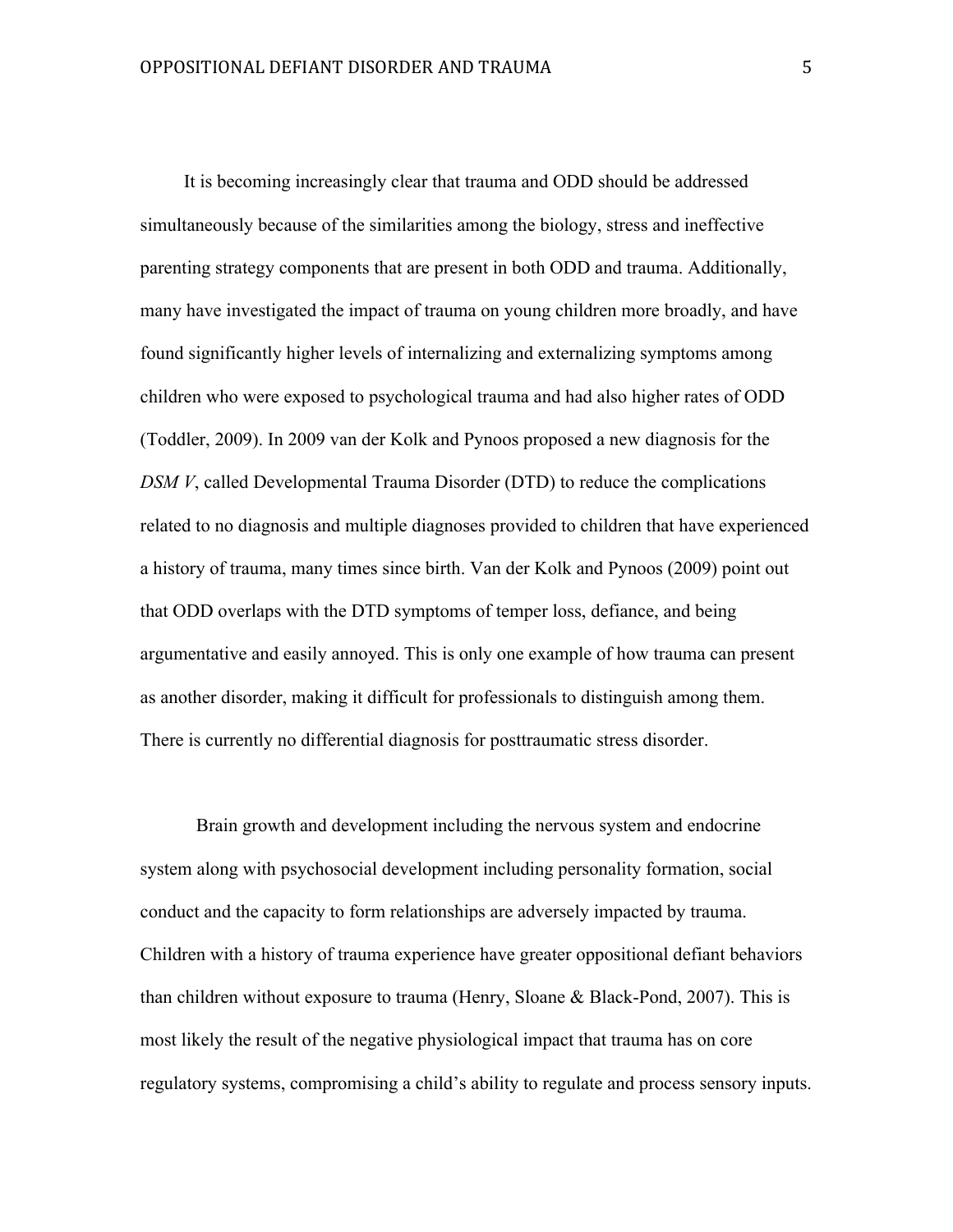Changes in the hypothalamic-pituitary-adrenal axis (HPA axis), which is the body's critical stress response system, prevent modulation of the sensory dysregulation and essentially make a child incapable of self-regulation of their emotions and behavior (Carlson, 2010; Putnam, 2006). The experience of trauma increases a person's vulnerability to stressors, even mild stressors that healthy individuals are able to handle. For example, simple problem solving becomes very difficult which can cause anger and confusion in a child that simply, "does not know what to do" about a situation and may ultimately result in rage, aggression and other oppositional defiant-like disorders.

The central nervous system (CNS) brain structures that are affected by trauma include the neurotransmitters, that allow for different brain structures to communicate, the HPA axis, that allows individuals to respond to perceived threat, the amygdala that initiates fight/flight/freeze response, the hippocampus which is involved in new memory storage and learning, the orbitofrontal cortex which regulates emotion, social behavior and conscious decision making and the anterior cingulate, which is associated with conflict monitoring, resolution, and executive function (Henry, Sloane, Black-Pond, 2007). The impact on these CNS structures illustrates why attachment, affects regulation and information processing is compromised in traumatized children. Interestingly, many of the symptoms and reactions present in ODD are parallel to the symptoms and reactions in children post trauma.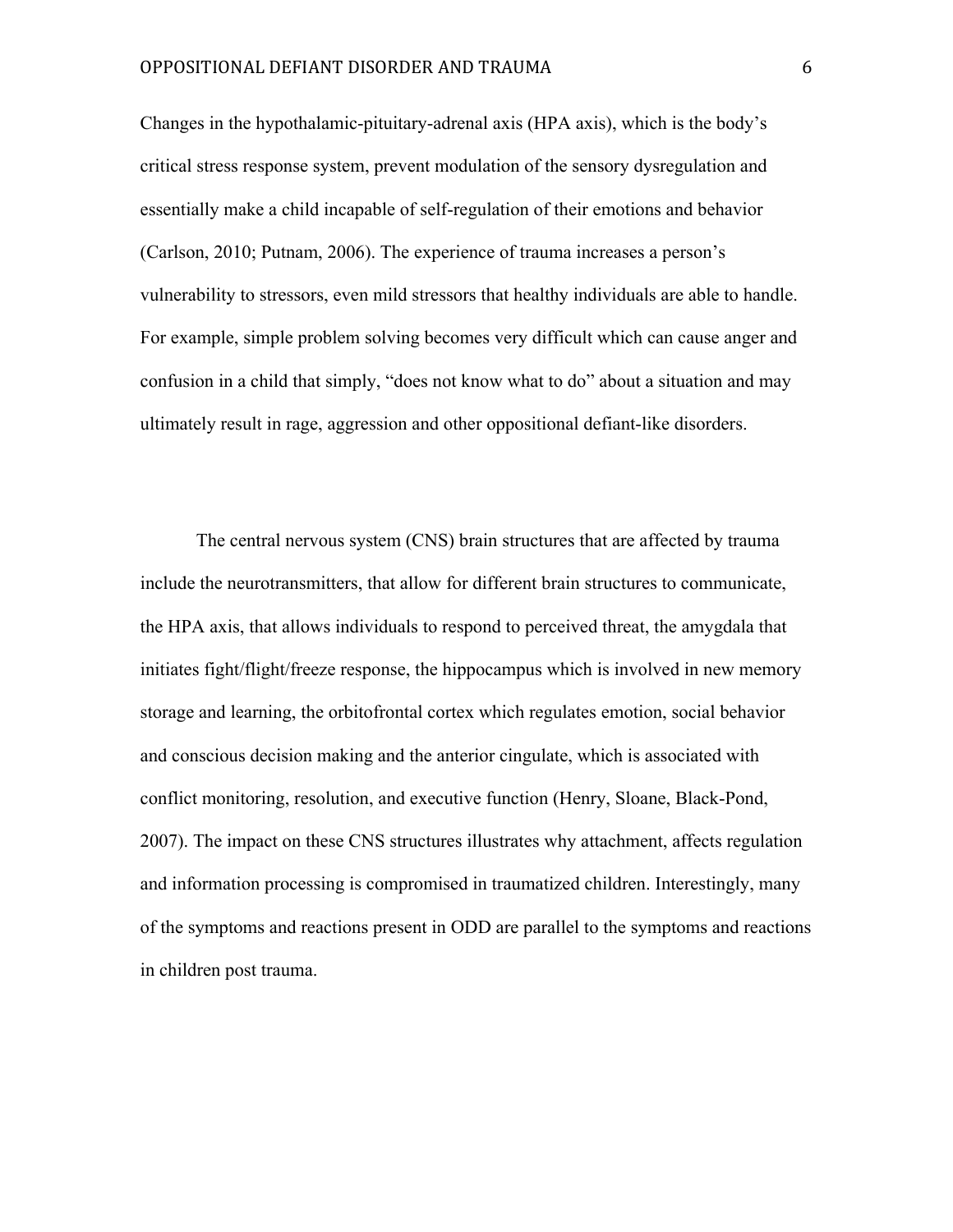Atypical EEG patterns of frontal brain activation have been found in children and adults with disruptive behavior disorders including ODD. Baving, Laucht and Schmidt (2000) analyzed 119 children diagnosed with ODD and in oppositional girls, the wellknown pattern of having a lower left frontal than a right frontal activation emerged that has been found previously in emotionally disordered children. It can be interpreted that these children have greater right frontal than left frontal brain activation. Healthy girls show no frontal brain asymmetry. The atypical activation pattern in oppositional children is hypothesized to be a biological substrate of negative affective style (Braving, Laucht  $\&$ Schmidt, 2000). As indicated earlier, children with externalizing behaviors have obvious difficulties regulating emotion and show negative affective style. A different function in regulating emotional experience is attributed to each of the two cerebral hemispheres; activation in the left frontal brain region is associated with the expression of positive emotions and a readiness to "approach the environment," whereas activation in the right frontal brain region corresponds to negative emotions and withdrawal reactions (Baving, Laucht & Schmidt, 2000).

Caregivers with histories of childhood trauma also have difficulty regulating their own emotions, which may make it a challenge for them to respond appropriately to their child's emotional state. Parents and caregivers may see their child's behavior as a personal threat or provocation. "A traumatized child's simultaneous need for and fear of closeness (disorganized attachment) also can trigger a parent's own memories of loss, rejection, or abuse, and diminish parenting abilities (Cook et al, 2005, p. 396)."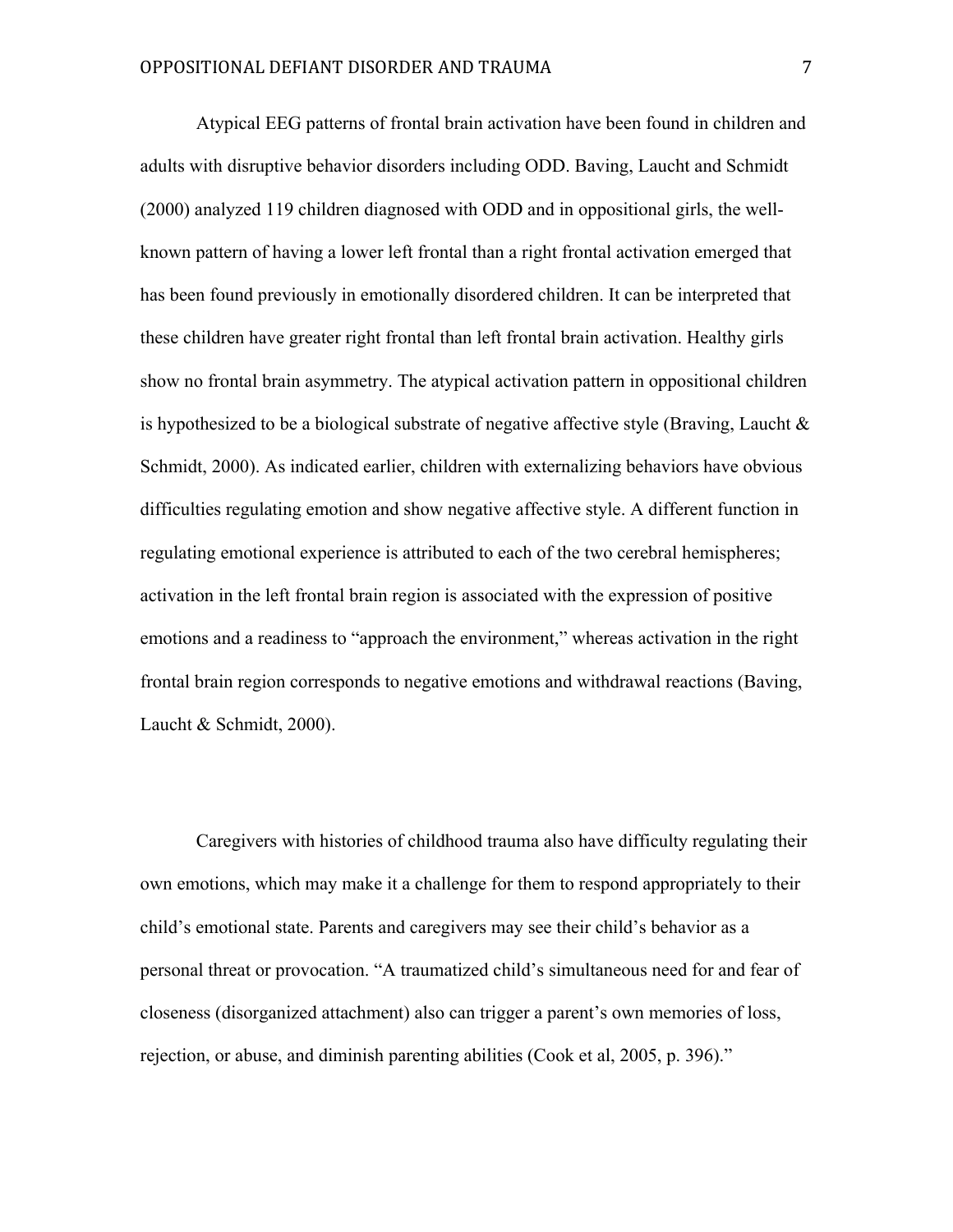Treating young children with ODD has been controversial since oppositional behavior can often represent a developmental transition period for some children. However, deviant and impairing levels of these behaviors can persist beyond the preschool years highlighting the need for early intervention (Knouse, 2007). Early intervention is essential because the diagnosis of ODD in early childhood is often an indication that a child will develop a lifelong pattern of antisocial behavior (Hall et al, 2000). However, the sooner children receive treatment; the more likely this pattern can be improved. Therefore, screening should be the first step in both prevention and early intervention of ODD.

Given that over 800,000 children are exposed to trauma every year from just abuse and neglect alone (NCANDS, 2007) and 20% of those children are observed to have dramatic changes in behavior, consistent with ODD following the traumatic event(s) it would be beneficial to develop guidelines to help pediatricians and early childhood professionals routinely screen for the presence of trauma-related symptoms and impairments even in very young children. This would help prevent behaviors from escalating to an ODD diagnosis in later years. Toddlers, for example, are at particularly high risk for adverse consequences following trauma exposure because of their immature cognitive and emotional function. Young children have rapidly developing brains that are vulnerable to long term structural and functional impairments as a result of exposure to psychological trauma (Perry, 2000; De Bellis, 2002). Young children with complex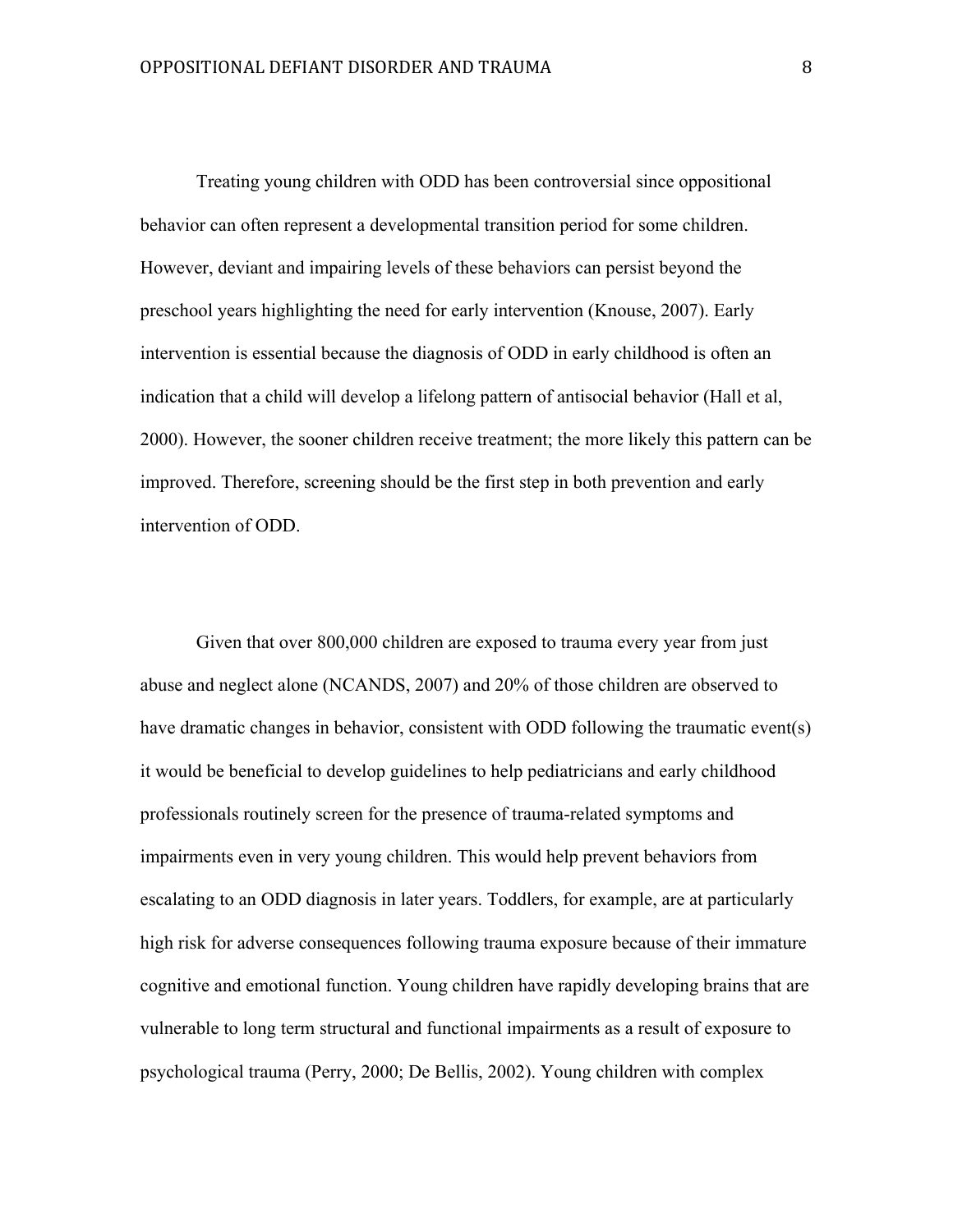trauma histories are at risk for failing to develop brain capacities necessary for modulating emotions in response to stress whereas non-traumatized children gradually learn to orient to their environments and regulate and manage the inputs (Cook, et al, 2005). Deficits in the ability of maltreated children to discriminate among and label affective states have been demonstrated as early as 30-months-old. Following the identification of an emotional state, a child must be able to express emotions safely and to modulate or regulate internal experience. Traumatized children often cannot self-regulate or self-soothe and therefore behaviors are often negative and include resistance to changes in routine, aggressive behavior and oppositional defiant disorder (Cook et al, 2005).

Under stress, traumatized children's analytical capacities are limited and behaviorally react with confusion, withdrawal and/or rage. So, instead of being able to make a gradual shift from right brain hemisphere dominance (feeling and sensory brain) to dominance of the left brain hemisphere (language, reasoning, problem solving) and ultimately an integration of neural communication between the right and left brain hemisphere, they react only from their "sensory" or right brain which often lacks "thought" or planning before something is said or an action is taken. This clearly illustrates how a traumatized child can present with ODD-like symptomatology.

We have learned that while in the arousal state or, not feeling safe at the sensory level, cognitive functioning and processing is altered. Short-term memory suffers, verbal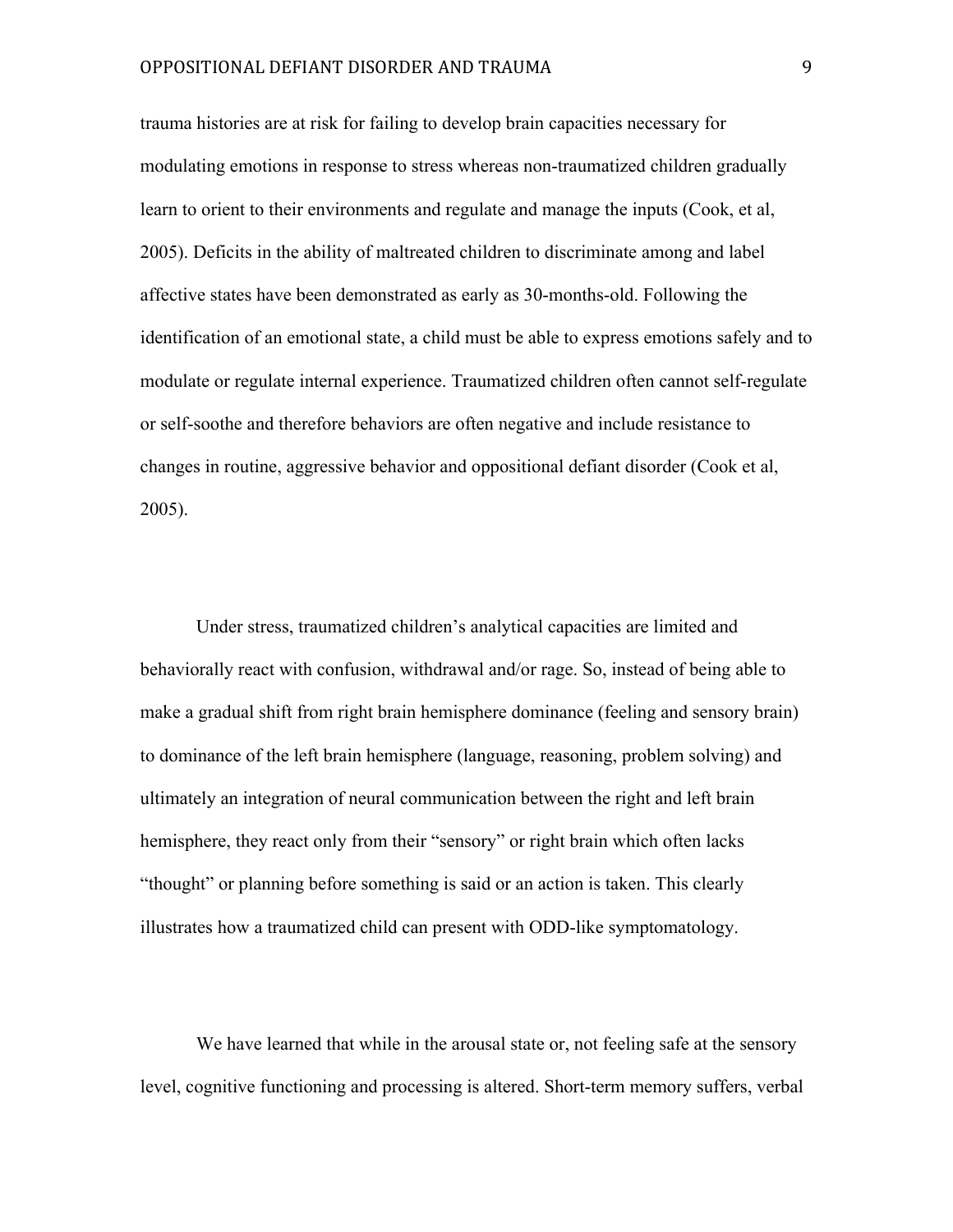memory decreases and behavior is in response to trauma history (Steele, 2008). Children can be easily startled and become behaviorally reactive to perceived threats. Even though the danger may be over, the "sense" that it is not can lead to behavioral changes in addition to the alterations in cognitive processes and are often misinterpreted as resistance, stubbornness, over-reactiveness, impulsiveness, confrontation and the many other behaviors that are often associated with ODD. Children who do not feel safe find it difficult to learn and remember what has been said to them (Perry & Szalavitz, 2006). These same children while in an aroused state often begin to behave in ways that are problematic, it is not until a "sense of safety" is returned, Steele (2008) points out, are cognitive processes restored and behaviors returned to pre-trauma level.

Traditional approaches have limitations. Parent training is the most commonly used treatment for ODD. Unfortunately, of the 75% of children that benefit from this intervention, 40% report regression and several studies found that even when a child's behavior improved at home, the child's behavior in school did not improve (Hall et al, 2000). For example, children that benefit from behavior modification techniques are children that have the ability to understand consequences of past behaviors to change their future actions. These children occasionally "test" their parents and teachers. These are not ODD children. As mentioned early, children with ODD have unique temperaments; they are impulsive and not capable of understanding how or why reward and punishment should impact their behavior (Hall et al, 2000) because of their limited access to optimal cognitive function. If there is a history of trauma, this further compromises a child's ability to focus, recall information and understand others.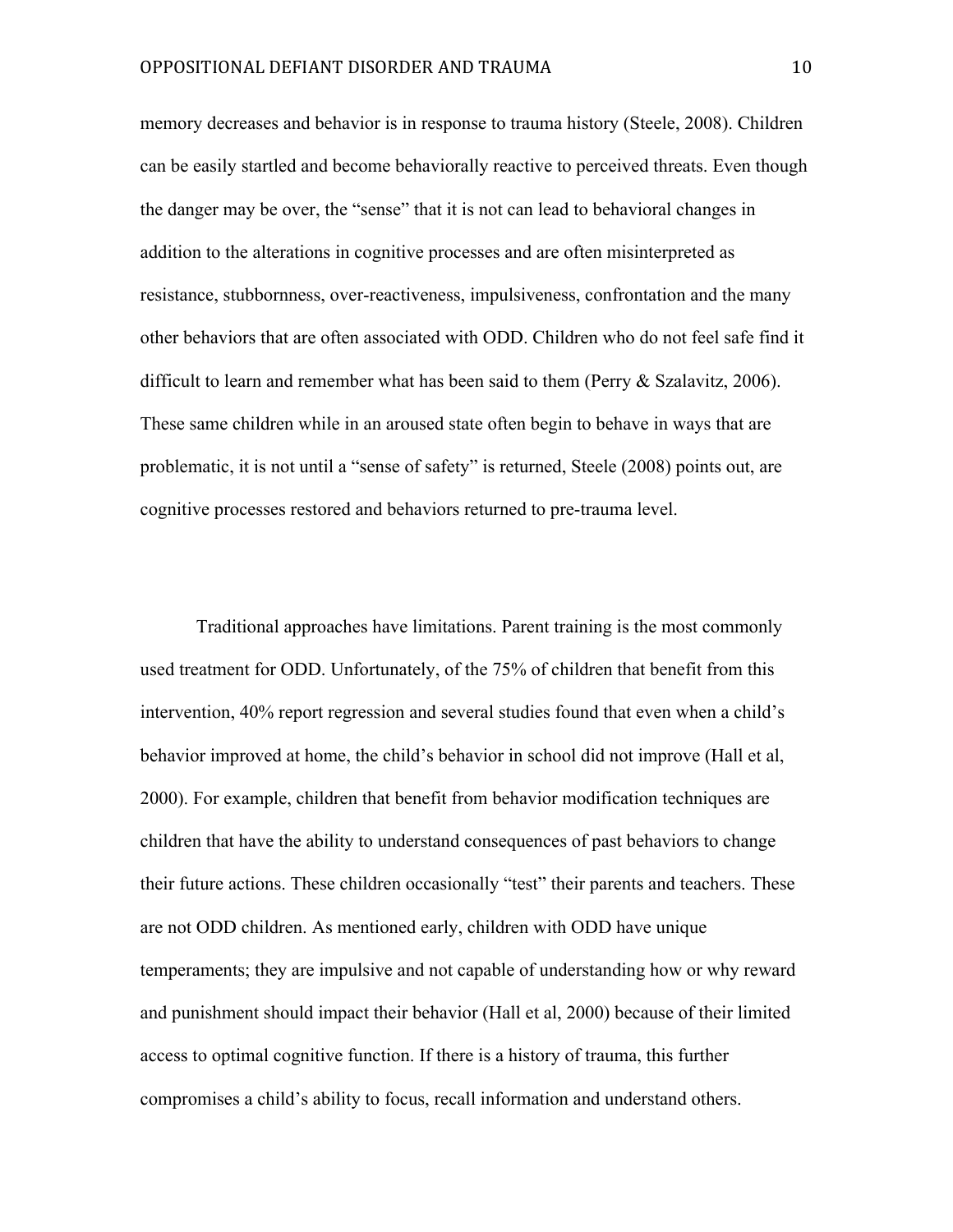There are alternative approaches to working with children who have ODD to prevent aggressive, disruptive, and noncompliant behavior from occurring that show promise. However, perhaps one of the most important pieces of intervention is to educate parents and teachers about the nature of children's behavior. Often, anger and aggression are associated with underlying feelings of fear, hurt, worry and frustration. Low selfesteem, fear of failure or feelings of isolation can also cause anger and potentially aggressive behaviors. The majority of parents and children believe that children have the ability to control their own behaviors, and they "just choose to misbehave" and very few understand the physical, cognitive, and emotional bases for the behaviors (Henry, Sloane, Black-Pond, 2007). In a recent study with over 1600 parents of children ages birth to three, conducted by Zero to Three (2010), found that parents consistently expected their children—even as young as 12-18 months old—should be able to self-regulate. Educators frequently use words like "defiant" and "lazy" to describe these children and try to use traditional management strategies that rely heavily on "consequences" to produce behavior change. These approaches produced very little success. Therefore, it is essential that intervention include strategies that understand that these children have difficulty with affect regulation, coping skills and problem solving. Interventions, therefore, must consider a child's limitations in remembering and following directions, their need for increased support in learning new skills and their vulnerability to stress. As Perry (2006) points out, "traumatized and stressed children often unconsciously respond with survival behaviors that include defiant behaviors," therefore, the goal is to provide safety, the prerequisite for affect management, skill building, trauma resolution and cognition. Perry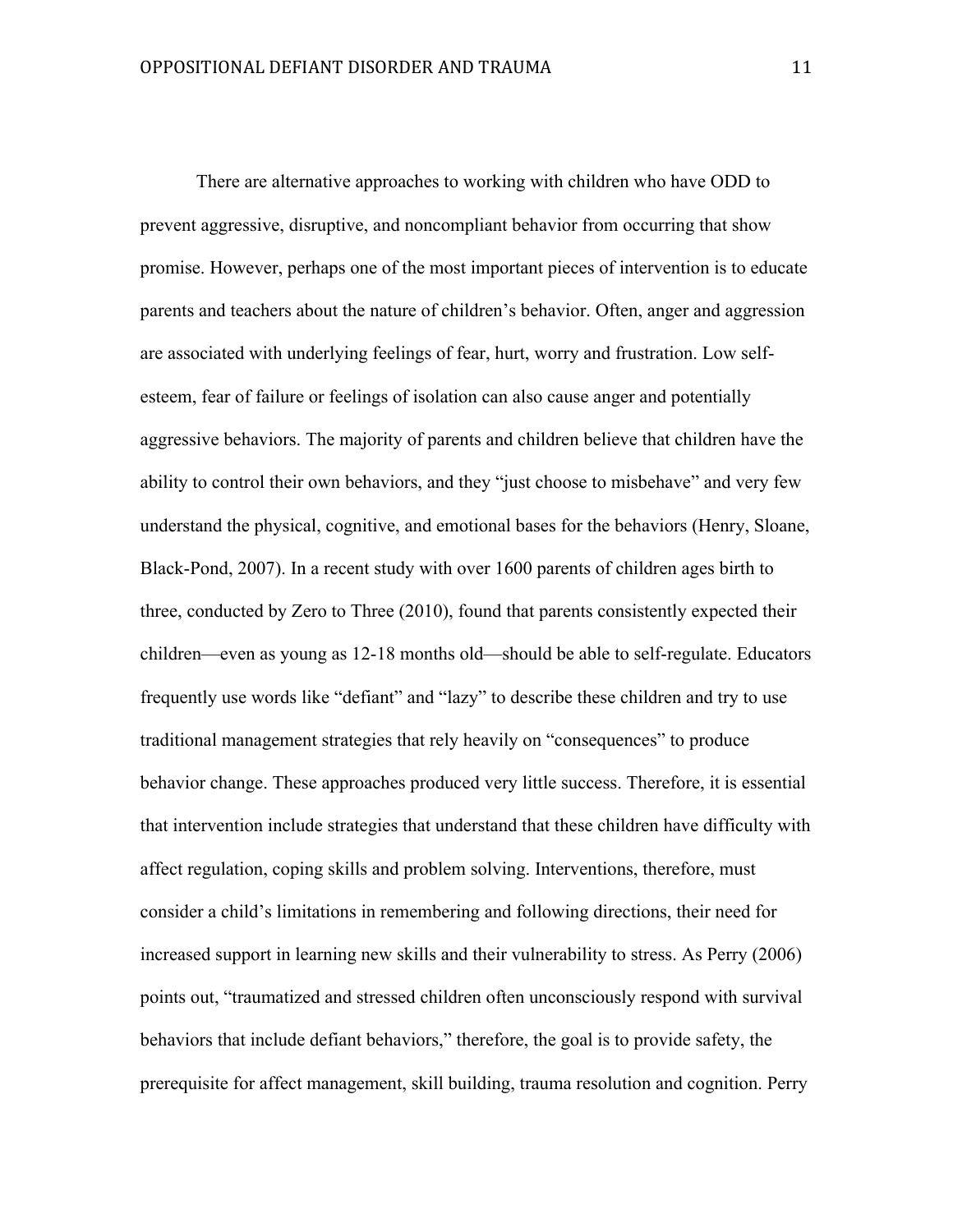suggests that adults model new language and use challenging behaviors as opportunities for teaching these children how to respond differently. "As these children become more proficient at recognizing and expressing their anger and unresolved trauma, oppositional and aggressive behaviors decrease, and children gain internal resources that create conscious connections between their traumatic histories and their current behaviors. Through skill building and self-awareness, the children are better able to modulate their affect and behavior" (Perry, 2006).

Medication, another traditional treatment modality for ODD is based upon the medical model. A recent study of children with ADHD and comorbid ODD/CD showed that children may need higher doses of stimulants or atomoxetine to achieve remission of their symptoms and those children with only ADHD who have aggression at baseline and are given medication only, or medication and therapy, remain significantly symptomatic even after 14 months of treatment (Robb, 2010). While some medications are effective in the treatment of aggression alone, there are side effects such as weight gain, insulin and glucose issues, and seizures. In addition, some medications are successful in treating ADHD-associated aggression and the core symptoms of ADHD but not successful in treating ODD or CD associated aggression (Robb, 2010; Spencer et al, 2006; Aman et al, 2004). Therefore, it is important that other treatment options are explored.

Ravenel (2008) proposes an alternative behavior modification model that involves parent training. Ravenel (2008) teaches parents to avoid prompts, reminders and rewards while implementing a rigorous, though non-punitive system of consequences for target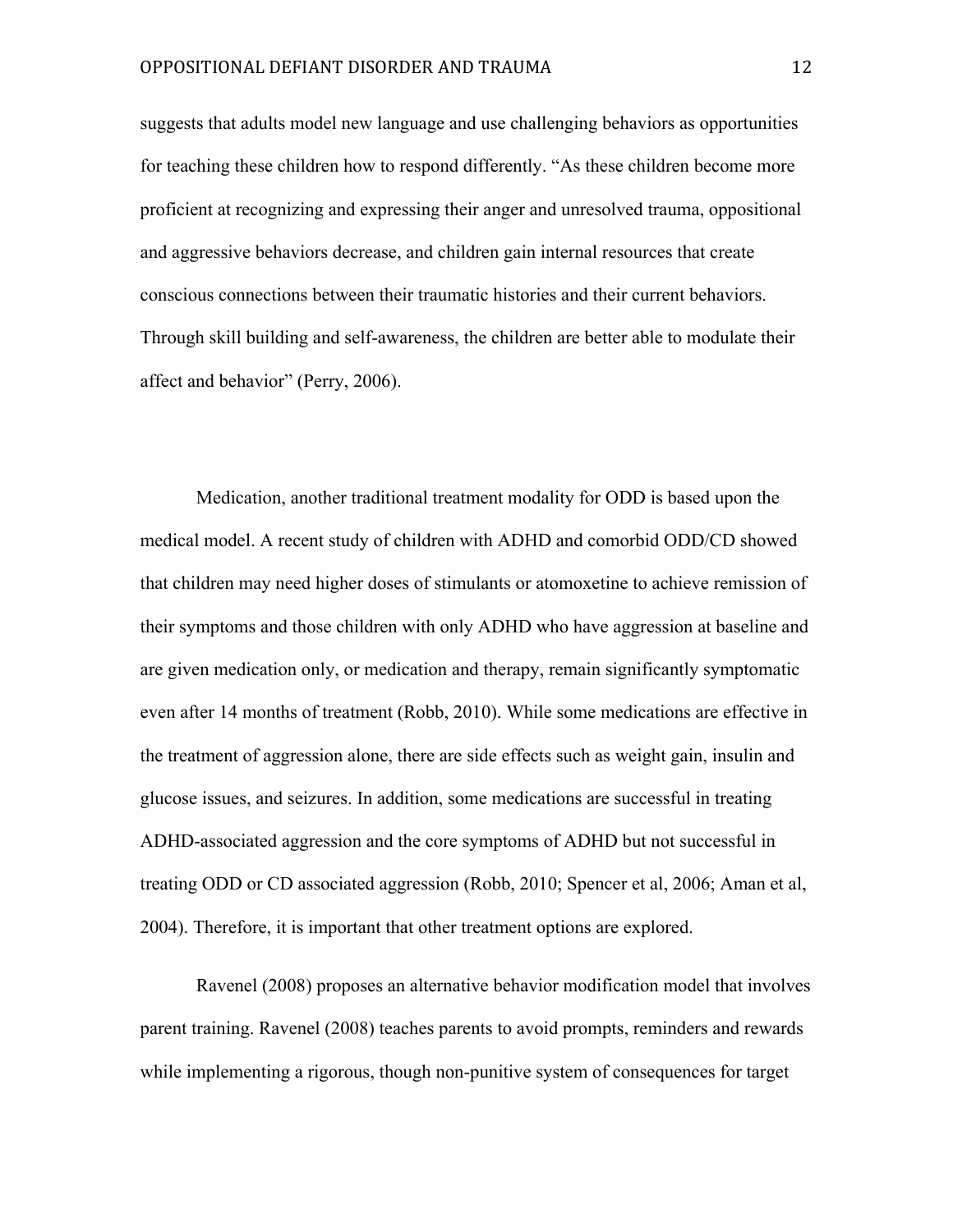behaviors. He also highlights teaching practices where parents use powerful love and discipline practices and avoid reactive and emotional responses to a child's misbehavior. This model is consistent with Albert Bandura's social learning theory approach and the importance of self-efficacy. However, it should be noted that the parents and children that had success with this alternative approach were highly motivated and were cognitively capable of understanding the strategies presented.

Use an observation method to identify the triggers that lead to negative behaviors and if possible, find ways to reduce or avoid the identified triggers. For example, antecedents to avoid would include things such as unexpected changes in routine, developmentally inappropriate expectations, inconsistent transitions, sharply worded verbal directives and body language that communicates disapproval (Hall, Williams, & Hall, 2000). Evaluating a child's environment could be helpful because some activities or room arrangements may cause anxiety or frustration. For example, is the room overcrowded? Does the child have enough uncluttered personal space? Children who are tired or hungry may also display anger or aggression and other ODD-like behaviors. On the other hand, antecedents that promote appropriate behavior include routine, consistent support during transition times, providing a child with choices, modified rules and the use of visual cues. Social skill development is also helpful as children with ODD don't just have difficulty with adults but also tend to fight, bully and aggravate their peers. Authors of several literature reviews concluded that social skill teaching is helpful for children with negative behaviors (Hall, Williams, & Hall, 2000).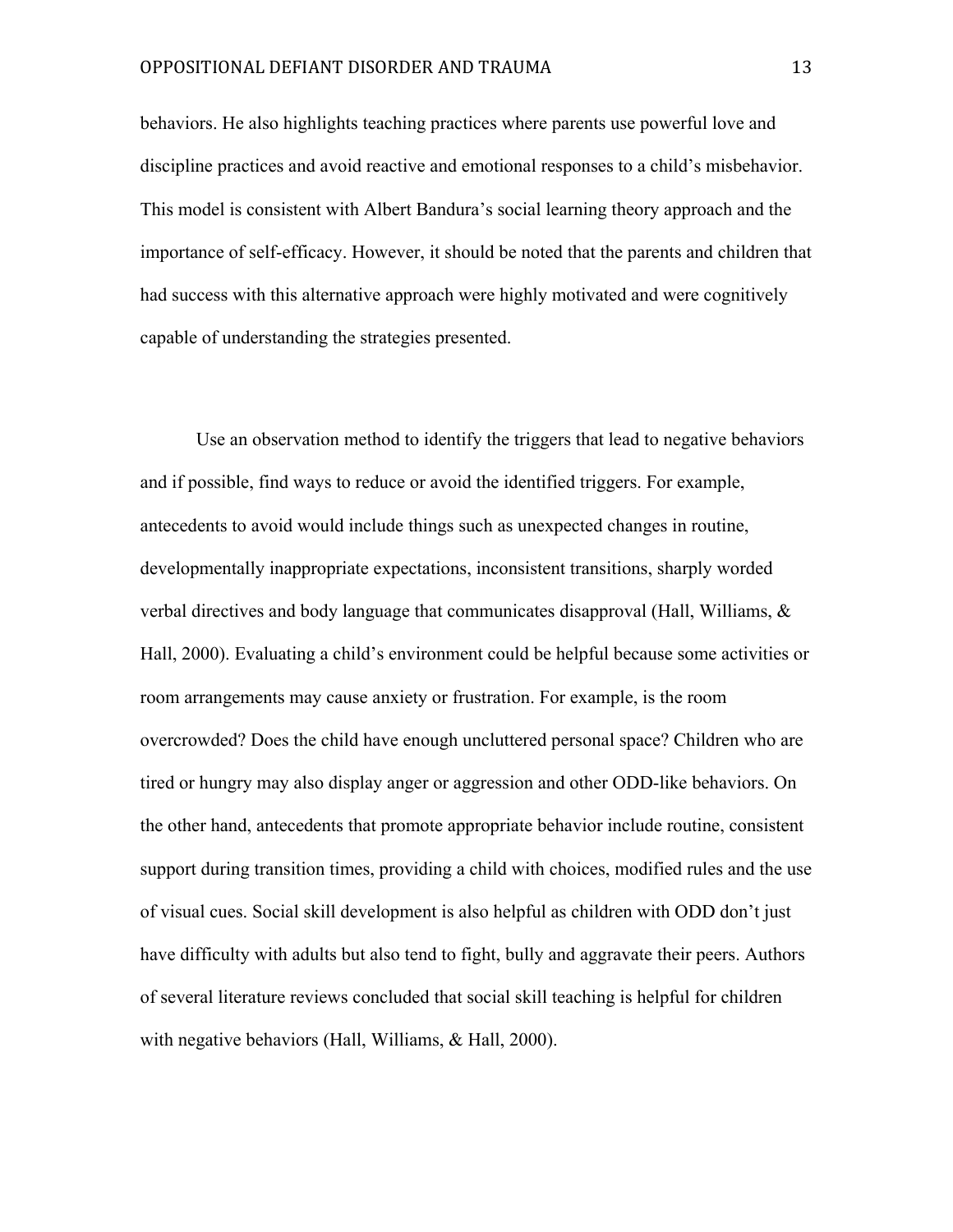Children with ODD respond well to choices such as offering an option between two acceptable alternatives to potential negative behavior. For example, if a child is going to push another child, one way to diffuse the aggression is to ask that child, "Do you want to take a walk with me around the block or do you want to color or draw?" Research suggests that children who plan their learning and choose their own alternate activities when they need redirection will feel more in control and competent (Perry, 2006). Equally important as identifying acceptable, alternative behavior choices, is to repeatedly practice the choices. Unless this additional step is taken, a child diagnosed with ODD in the heat of crisis will forget the plan. It is essential to go through repeated role-plays to allow the child to "practice" engaging in an alternate behavior choice when negative behavior starts (Perry, 2006; Hall, Williams, & Hall, 2000).

A consistent daily schedule can be helpful and most preschool and even schoolaged children diagnosed with ODD are not capable of using a written routine. However, image and picture schedules work well. A visual schedule is especially successful for children who display difficult behavior when an adult verbally directs them (Hall, Williams, & Hall, 2000). Many suggest the use of visual storyboards. For example; a plain sheet of paper is divided into four to six rectangles, each representing a step in the task that needs to be performed or perhaps "the morning routine." To deal with transition time, foreshadowing uses a cuing system to let the child know that the current activity is ending and a new activity will be starting. An example of foreshadowing is telling the child how much time they have left to finish their current activity or playing a song and when the music ends, that indicates that the current activity is over.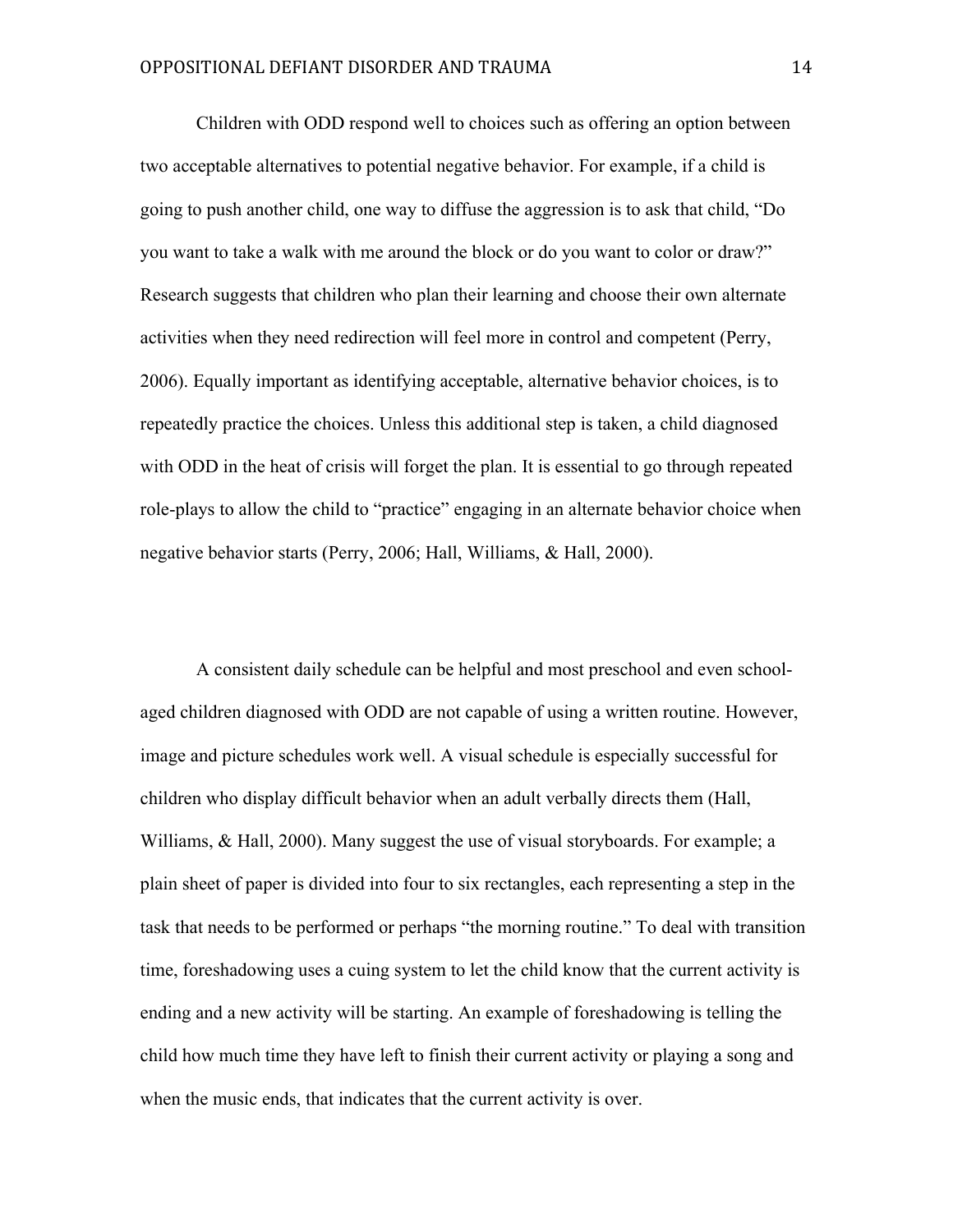A new technique called video self-modeling (VSM) has demonstrated good results in ameliorating negative behaviors associated with attention disorders, depression, aggression and other disruptive behaviors (Buggey, 2007). VSM takes the use of storyboards a step further and uses only positive and developmentally appropriate target behaviors that provide children with an opportunity to view themselves performing tasks just beyond their present functioning level via creative editing using video software (Buggey, 2007). VSM allows children to become an active participant in their intervention, which is highly motivating and provides a boost in self-esteem and confidence leading to overall self-efficacy.

Nutritional and dietary factors are usually downplayed in traditional intervention circles, however, one study found significant improvement in ODD behaviors following 8 weeks of daily supplementation with a high dose of two important omega-3 fatty acids, EPA and DHA. Supplementation resulted in significant increases in the levels of EPA and DHA in the blood as well as significant improvement in behavioral assessment scores (Sorgi, Hallowell, Hutchins, & Sears, 2007).

Limiting/restricting children's exposure to violent television and video games may be beneficial. Some argue that early life exposure to these kinds of rapid, passive stimuli can lead to "hard wiring" changes in the brain causing children to display negative behaviors that are thought to be absent without this exposure (Ravenel, 2008).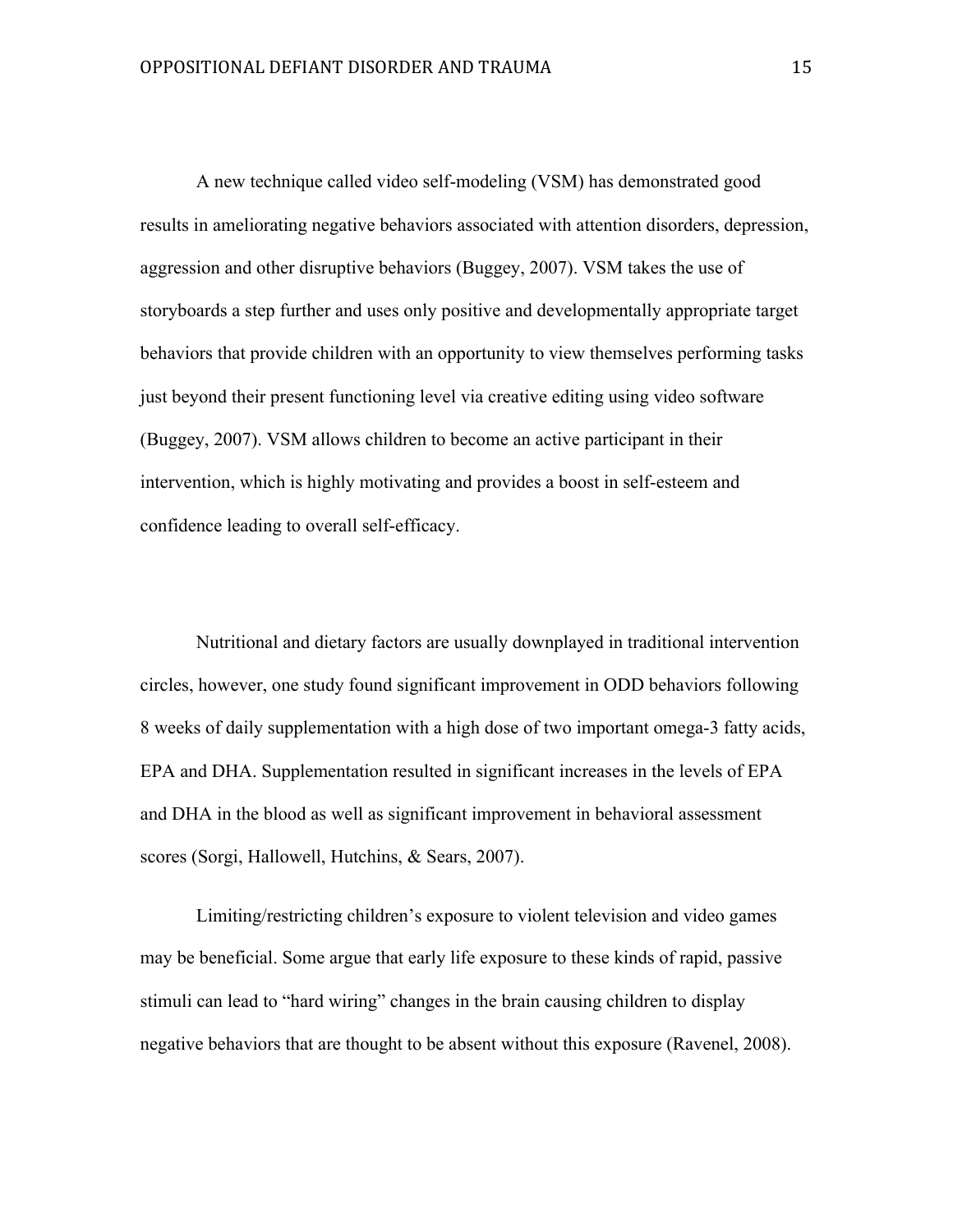After researching several other interventions for ODD, again, the similarity in effective approaches stood out as being consistent with interventions that are successful in treating childhood trauma because the psychophysiology is alike. The restoration of a sense of safety and power is a primary concern in trauma intervention. The activities are primarily sensory activities, as trauma is experienced at a sensory level, not a cognitive level. The structure of the intervention, however, directs those sensory experiences into a cognitive framework, which can then be reordered in a way that is manageable and empowering for children (Steele & Raider, 2009; Saigh, 1999). This intervention "is structured because with structure comes a sense of control and safety" (Steele & Raider, 2009, p. 63). Trauma-specific questions are used to help the victim give their experience a language, to tell their story. Sensory activities are used to help the victims make us a "witness" to what the experience was like. Once those tasks are completed, the child can now think differently about what happened. Cognitive reframing is scripted to insure that the victim is provided a "survivors" way of making sense of the trauma experience. The goal is to help move the victim from "victim thinking" to "survivor thinking" which leads to empowerment, choice, active involvement in their own healing process and a renewed sense of safety and hope. Sensory-based interventions to help lower arousal, which appear to be an essential component of working with children diagnosed with ODD based upon the physiology of ODD. Any sensory interventions that aim to reduce arousal and target sensory instead of cognitive functions will be helpful with ODD children. Intervention strategies such as art, music, drama, bibliotherapy, meditation, yoga, and breathing and imagery exercises are examples of sensory-based interventions.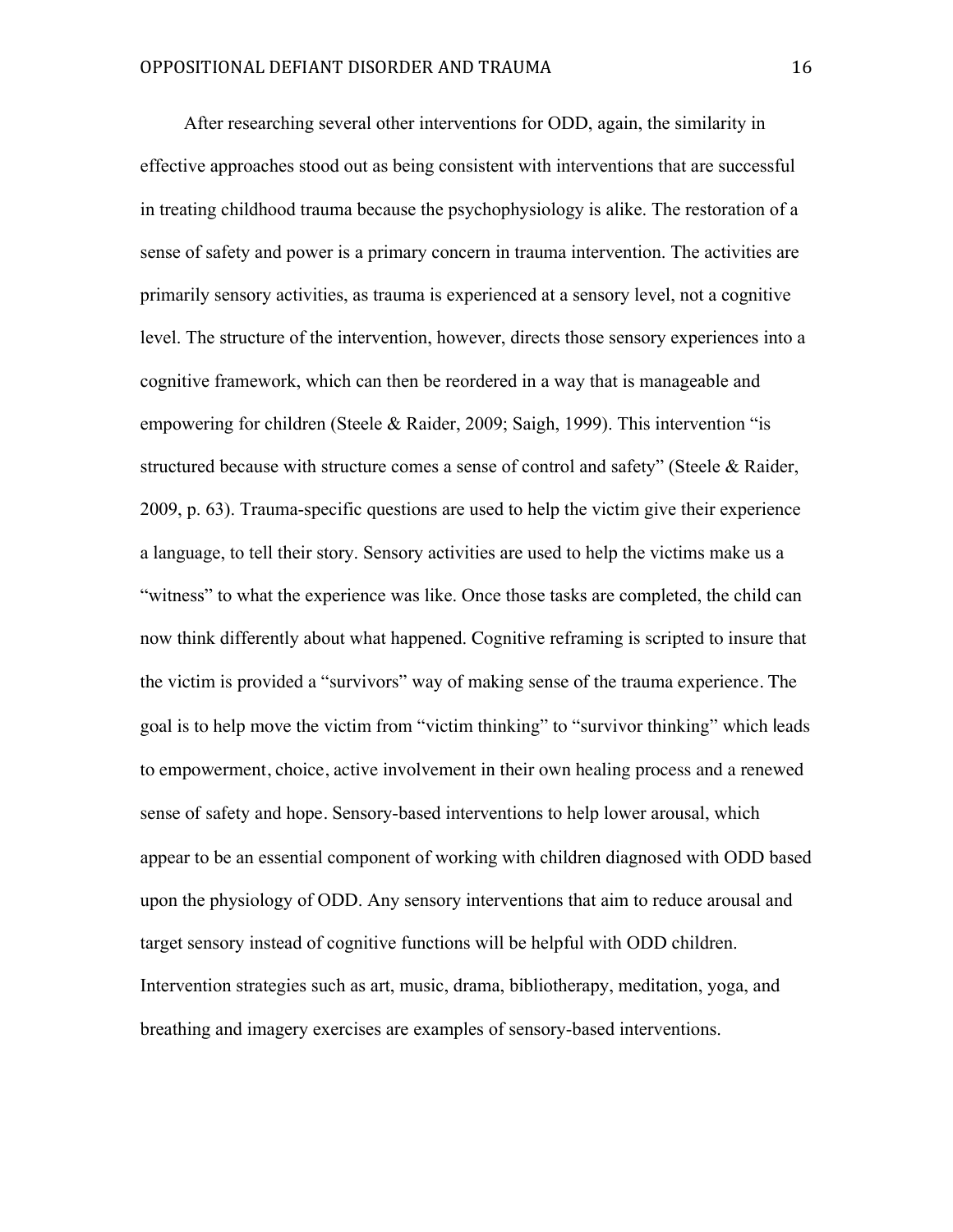As one of the top diagnosis given to children today, it is certainly important to understand both the etiology and intervention options that are proposed for ODD. When ODD is viewed from a biological and trauma-informed perspective, compassion and understanding from parents and teachers follow. This is the basis for accommodation. No doubt it is difficult sometimes to have patience for a child who defies rules, destroys property and disrupts homes and classrooms however, with education educators and parents are more easily able to comfort and support their children.

## References

- Aman, M., Binder, C., Turgay, A. (2004). Risperidone effects in the presence/absence of psycho-stimulant medicine in children with ADHD, other disruptive disorders and subaverage IQ. *Journal of Adolescent Psychopharmacology,* 14(2), 243-254.
- American Psychological Association (1994). *Diagnostic and statistical manual of mental*  $disorders (4<sup>th</sup> ed.)$ . Washington, DC.
- Baving, L., Laucht, M. & Schmidt, M. (2000). Oppositional children differ from healthy children in frontal brain activation. *Journal of Abnormal Child Psychology* 28(3) 267-275.
- Buggey, T. (2007). A picture is worth...: Video self-modeling applications at school and home. *Journal of Positive Behavior Interventions,* 9(3), 151-158.

Carlson, N. (2010). *Physiology of behavior.* Allyn & Bacon: Boston, MA.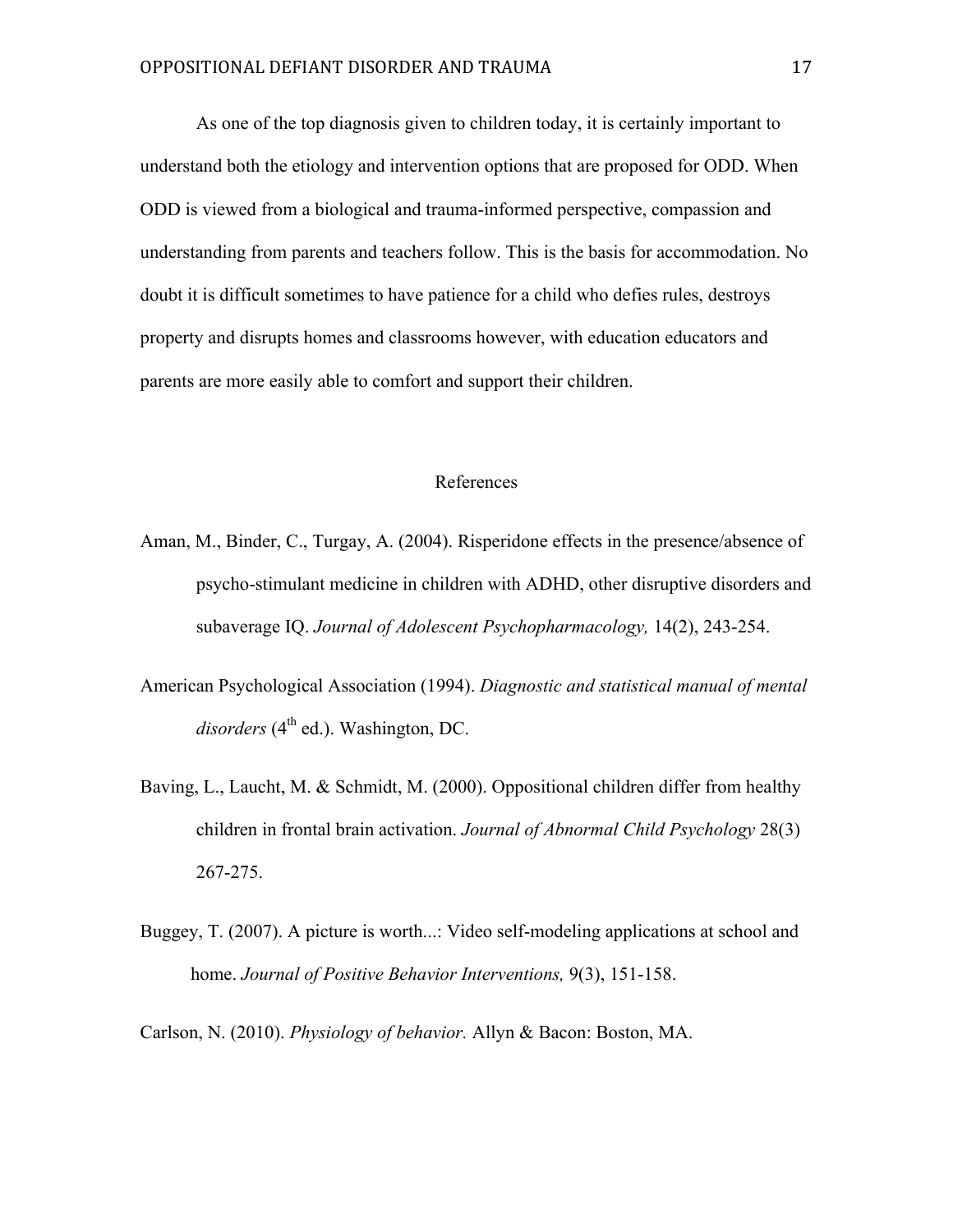- Cook, A., Spinazzola, J., Ford, J., Lanktree, C. et al, (2005). Complex trauma in children and adolescents. *Psychiatric Annals.* 35(5), 390-399.
- Hall, N., Williams, J., Hall, P. (2000). Fresh approaches with oppositional students. *Reclaiming Children and Youth,* 8(4), 219-226.
- Henry, J. Sloane, M. Black-Pond, C. (2007). Neurobiology and neurodevelopmental impact of childhood traumatic stress and prenatal alcohol exposure. *Language, Speech & Hearing Services in Schools,* 38(2), 99-108.
- Knouse, L. (2007). Behavior problem subtypes in 3-year-olds: Validity, family factors, stress, and parenting. *The ADHD Report,* 15(5), 9-10.
- Levine, P. (2007). *Trauma though a child's eyes: Awakening the ordinary miracle of healing.* Berkeley, CA: North Atlantic Books.
- Mongillo, E., Briggs-Gowen, M., Ford J., & Carter, A. (2009). Impact of traumatic life events in a community sample of toddlers. *Journal of Abnormal Child Psychiatry,*  371, 455-468.
- Perry, B. D. (2006). Applying principles of neurodevelopment to clinical work with maltreated and traumatized children: The neurosequential model of therapeutics. In. N.B Webb (Ed.). *Working with traumatized children in child welfare.* (pp. 27-52). New York: Guilford Press.
- Perry, B. D. & Szalavitz, M. (2006). *The boy that was raised as a dog and other stories from a child psychologist's notebook.* New York: Basic Books.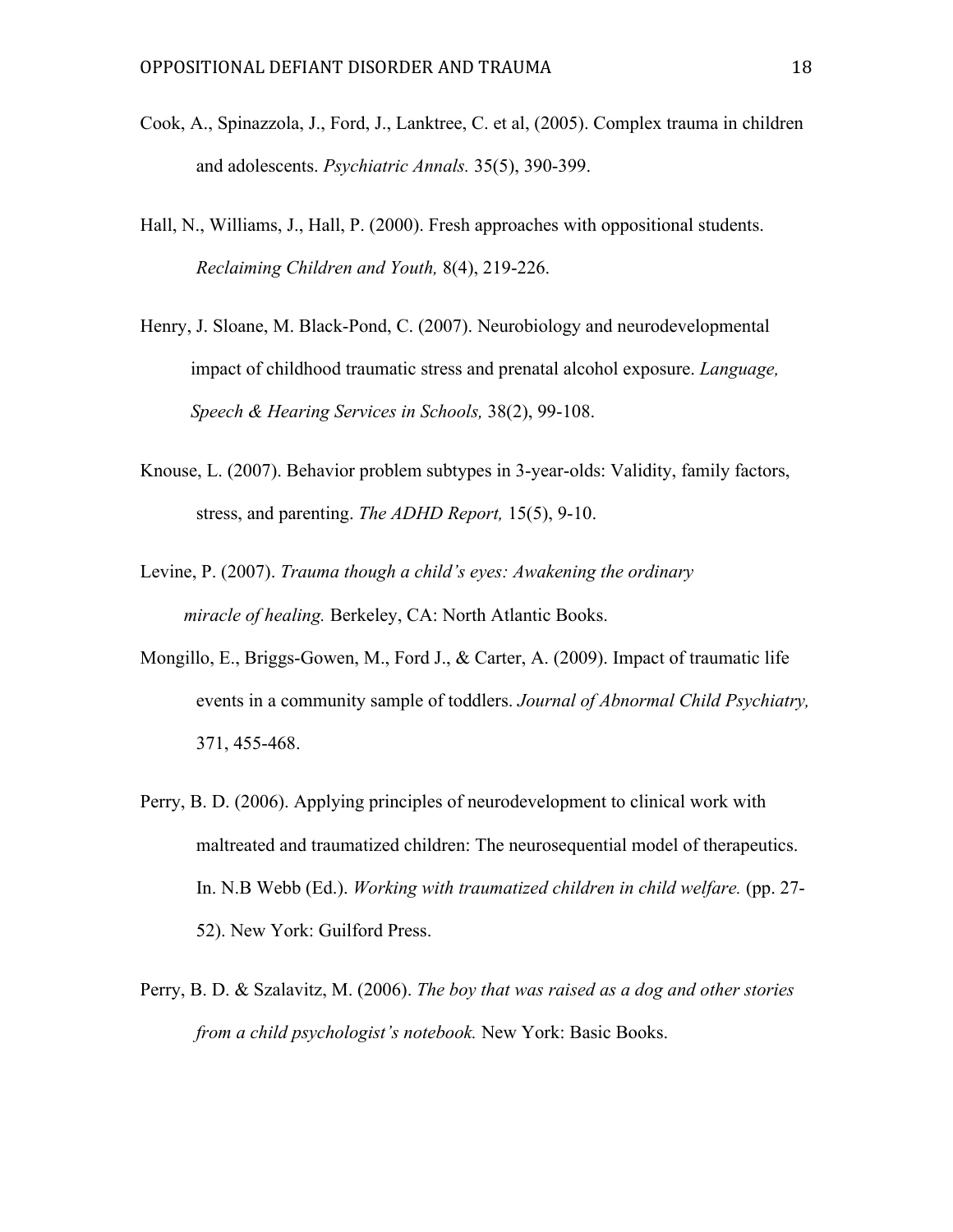- Putnam, F.W. (2006). The impact of trauma on child development. *Juvenile and Family Court Journal.* 57(1), 1-11.
- Ravenel, D. (2008). Common behavioral and learning problems in children an alternative nonmedical approach: A pediatrician's perspective. *Ethical Human Psychology and Psychiatry,* 10(2), 71-79.
- Robb, A. (2010). Pharmacotherapy for aggression in children and adolescents. *Psychiatric Annals*, 40(4), 231-236.

Saigh, (1999). *Posttraumatic stress disorder*. Boston, MA: Allyn & Bacon.

- Snoek, H., Van Goozen, S., Matthys, W., Buttelaar, J., Van England, H. (2004). Stress responsivity in children with externalizing behavior disorders. *Development and Psychopathology,* 16, 389-406.
- Sorgi, P.J., Hallowell, E.M., Hutchins, H.L. & Sears, B. (2007). Effects of an open-label pilot study with high does EPA/DHA concentrates on plasma phospholipids and behavior in children with attention deficit hyperactivity disorder. *Nutrition Journal,* 6, 16.
- Spencer, T., Abikoff, H., Connor, D., et al. (2006). Efficacy and safety of mixed amphetamine salts in the management of oppositional defiant disorder with or without co morbid attention deficit hyperactivity disorder in school-aged children and adolescents. *Clinical Therapy,* 28(3), 240-248.
- Steele, W. (2008). Trauma's impact on learning*. Trauma and Loss: Research and Interventions,* 2(2), 1-34.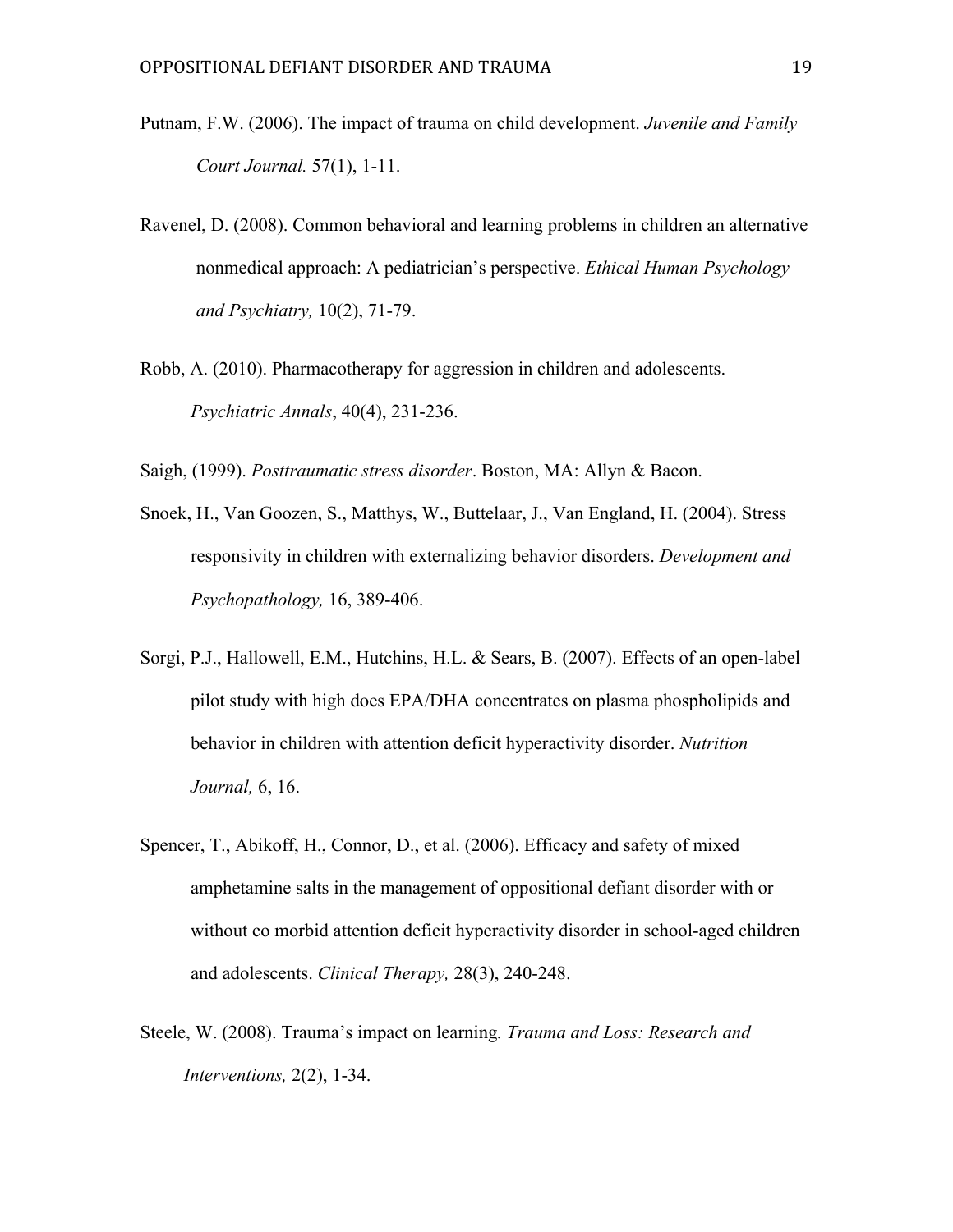Steele, W. & Raider, M. (2009). *Structured sensory intervention for traumatized children, adolescents and parents: Strategies to alleviate trauma.* Edwin Mellen Press: New York.

Van der Kolk, B. & Pynoos, R. (2009). Proposal to include developmental trauma diagnosis for children and adolescents in DSM-V. Retrieved online July 15, 2010 from www.traumacenter.org/.../DTD\_NCTSN\_official\_submission\_to\_DSM\_V\_Final\_ Version.pdf

Van Goosen, S., Van den Ban, E., Matthys, W., Cohen-Kettenis, P., Thijssen, J. & Van Engeland, H. (2000). Increased adrenal androgen functioning in children with oppositional defiant disorder: A comparison with psychiatric and normal controls. *Journal of the American Academy of Child and Adolescent Psychiatry,* 39, 1446- 1451.

## **About The Author**

Caelan Kuban, LMSW, is Director of The National Institute for Trauma and Loss in Children (TLC), a program of the Starr Institute for Training. Caelan provides training across the country to professionals working with traumatized children and families and has been called an excellent teacher and passionate trainer providing workshops where participants leave feeling energized and inspired to work with at-risk and traumatized youth.

As a Certified Trauma Consultant-Supervisor, she provides trauma assessment and shortterm trauma intervention for children and adolescents utilizing trauma informed and evidence based practices including TLC's SITCAP® model.